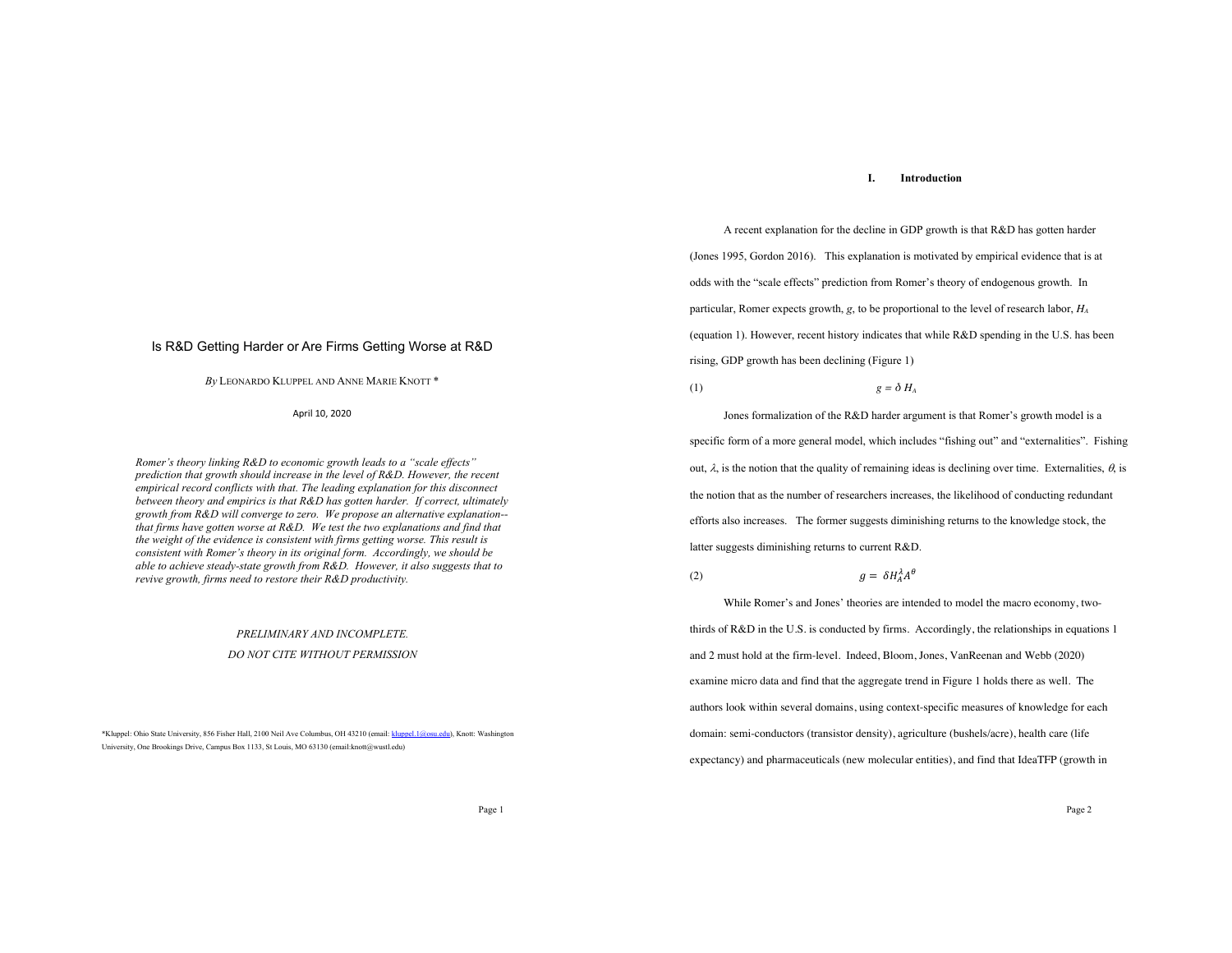knowledge divided by research labor) has declined in each of them. "Research productivity is declining at a substantial rate in virtually every place we look" (2020:17). They interpret these results as support for Jones' fishing out hypothesis—that "ideas get harder and harder to find" (2020:46). However, they don't test the fishing out hypothesis directly. Rather, they infer it from the decline in research productivity.

This opens the door for an alternative interpretation of Figure 1. We argue rather than R&D getting harder, firms have become worse at it. The distinction between the two interpretations is important. If Jones' explanation is correct, growth from technological change is largely exogenous, and ultimately will converge to zero. Conversely if firms have gotten worse at R&D, and we can identify factors contributing to their decay, it is possible to restore their R&D productivity, and thereby revive growth.

We can't directly test whether firms are getting worse at R&D. However we can test whether the decline in R&D productivity is explained by R&D getting harder, by estimating a structural model derived from equation 2.

Using Bloom et al data for firms' IdeaTFP1, and three different proxies for the knowledge stock, we failed to find support for R&D getting harder. While we did find support for externalities, diminishing returns to labor is a within period phenomenon , so can't on its own explain decline over time.

Given the lack of support for R&D getting harder in the formal test, we next examine the trend in "*maximum IdeaTFP*" over time—where *maximum IdeaTFP* in each year is the highest observed value of IdeaTFP across firms. The logic underpinning this test is that if R&D has

indeed gotten harder, this should be evident for the entire distribution of firms' R&D productivity, not merely the mean.

We find that *maximum IdeaTFP* across the economy is increasing over time, which you would not expect if R&D is getting harder. Since this is unanticipated by theory, we also look within increasingly narrower sets of firms: sectors (1 digit SIC) to industry (4-digit SIC). While at the sector level, *maximum IdeaTFP* is also increasing over time, at the 3 and 4-digit levels, *maximum IdeaTFP* is decreasing over time. The decline within narrow definitions of industry matches the observations in Bloom et al, since they look within domains.

The result that *maximum IdeaTFP* increases across industries while decreasing within them is interesting. It suggests that as opportunities decay, firms create new industries with greater opportunity (which matches literature on logistic curves in sociology of science, technological trajectories in evolutionary economics and S-curves in the practitioner literature).

Thus, to the extent that firms actively choose what industries to enter, then *IdeaTFP* appears to be at least partially under firms' control. As a simple test of this we model firms' *IdeaTFP* as a function of the age of their primary industry. We find that firms' *IdeaTFP* declines with the age of their primary industry. Thus, one way in which firms are getting worse at R&D (our alternative explanation for the decline in R&D productivity) is by failing to exit industries when opportunity within them decays. We don't conduct tests of any other ways firms are getting worse at R&D. However, we identify three firm behaviors, which prior literature has shown a) adversely affect firms' R&D productivity, and b) have become increasingly adopted by firms over the period in which R&D productivity has declined.

In summary, we are unable to find empirical support for the view that R&D is getting

<sup>1</sup> https://www.aeaweb.org/articles?id=10.1257/aer.20180338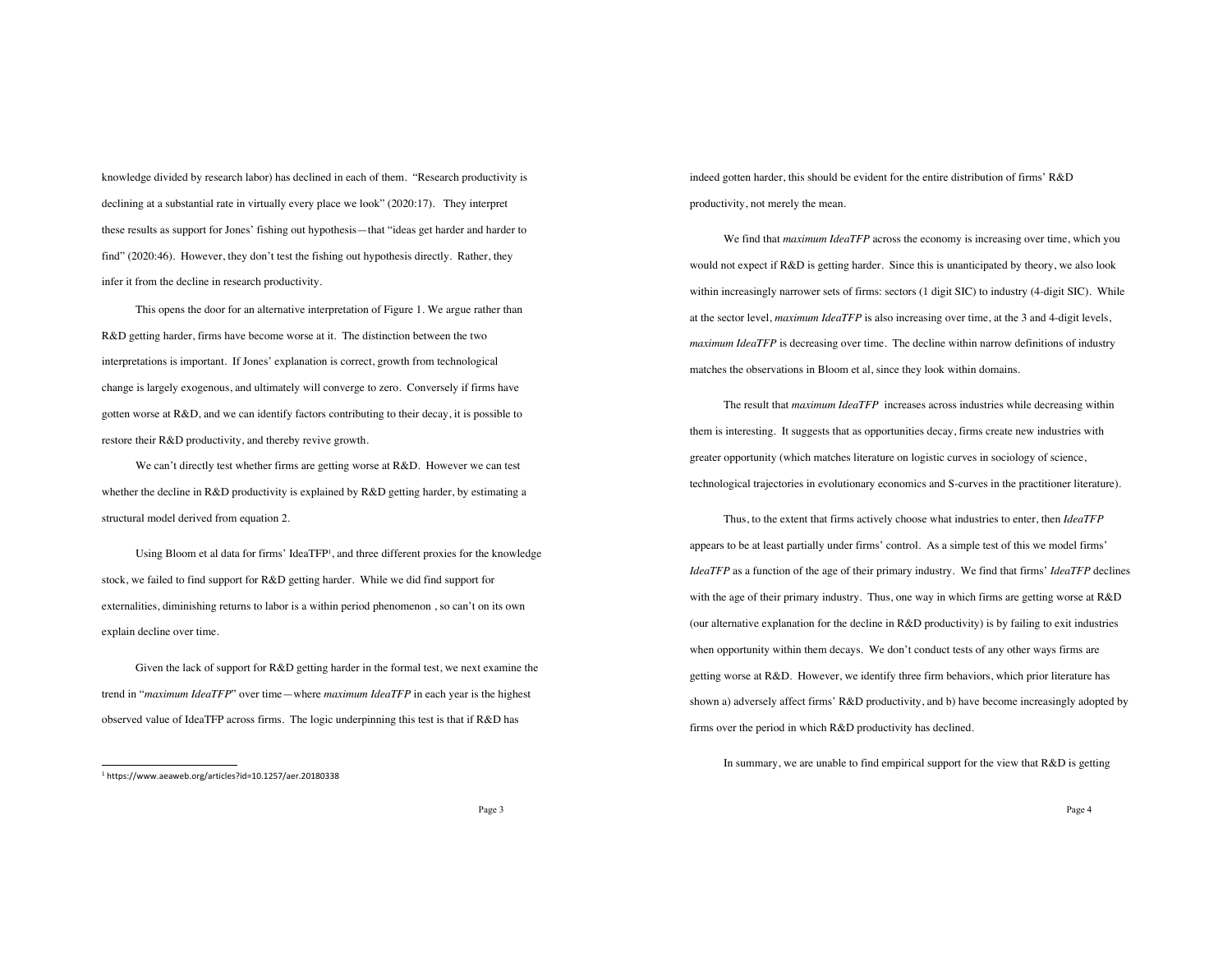harder. First, in testing a structural model of Jones (1995), we find that fishing out is never significant. Further, in a less formal test, we find that *maximum ideaTFP* is increasing over time, which we would not expect if R&D is getting harder. We then provide suggestive evidence that firms are getting worse at R&D.

These results have important as well as optimistic implications. First, they reinforce the theory of endogenous growth from R&D, at the expense of a theory in which growth is essentially exogenous. However, the results also suggest that in order to revive growth, firms need to restore their prior R&D productivity. Accordingly, an important area of research is understanding why firms have become worse at R&D, and determining how much of that is reversible.

This paper proceeds as follows. First, we discuss the empirical approach. Second, we present results. Third, we review recent studies of widespread changes in firms' R&D behavior that are correlated with lower R&D productivity. Finally, we discuss implications.

## **II. Empirical Approach**

### *A. Primary test of R&D getting harder*

Our primary test of R&D getting harder relies on a structural model that merges the *IdeaTFP* construct in Bloom et al. with Jones' expanded model of growth from R&D (equation 2). Bloom et al adopt new terms for equation 1, expressing growth, *g*, in terms of knowledge growth,  $A/A$ , research productivity,  $\delta$ , as ideaTFP,  $\alpha$ , and research labor,  $H_A$ , as scientists, *S*.

(3)  $A_t$ 

$$
A_t/A_t = \alpha S_t
$$

Their focal interest is characterizing the decline in ideaTFP,  $\alpha$ , so they rearrange terms<sup>2</sup>:

$$
\alpha = \left(\frac{A_t}{A_t}\right) / S_t
$$

In contrast, our primary interest is understanding whether the decline is due to R&D getting harder of firms getting worse at R&D. Accordingly, we rearrange equation 3, and insert Jones (1995) terms for fishing out,  $\theta$ , and externalities,  $\lambda$ .

#### (5)  $\dot{A}$  $t = \alpha A_t^{\theta} S_t^{\lambda}$

If R&D is getting harder, then the fishing out term,  $\theta$ , must be less than 1, meaning that as the knowledge stock grows, the amount of new knowledge produced from any given level of scientific labor is decreasing. Note that  $\lambda$  may also be less than 1, but the level of scientific labor is a within period choice, thus in and of itself cannot be responsible for the decline. To assess whether the decline in research productivity is due to fishing out, we want to isolate ideaTFP on the left-hand side. We first add identities to equation 5.

$$
\dot{A}_t = \alpha A_t A_t^{\theta - 1} S_t S_t^{\lambda - 1}
$$

We then rearrange and combine terms.

(7) 
$$
\left(\frac{\dot{A}_t}{A_t}\right)/S_t = \alpha A_t^{\theta-1} S_t^{\lambda-1}
$$

Expressing equation 7 in ln form, yields:

(8)  $ln(IdeaTFP) = ln(\alpha) + \frac{\theta-1}{ln(A_i) + \frac{\lambda-1}{ln(S_i)}}$ 

If we estimate equation 8 as follows:

(9)  $ln(IdearFP) = \beta_0 + \beta_1 ln(A_t) + \beta_2 ln(S_t) + \gamma_i + \varepsilon_i$ 

<sup>2</sup> Their equations 5 and 14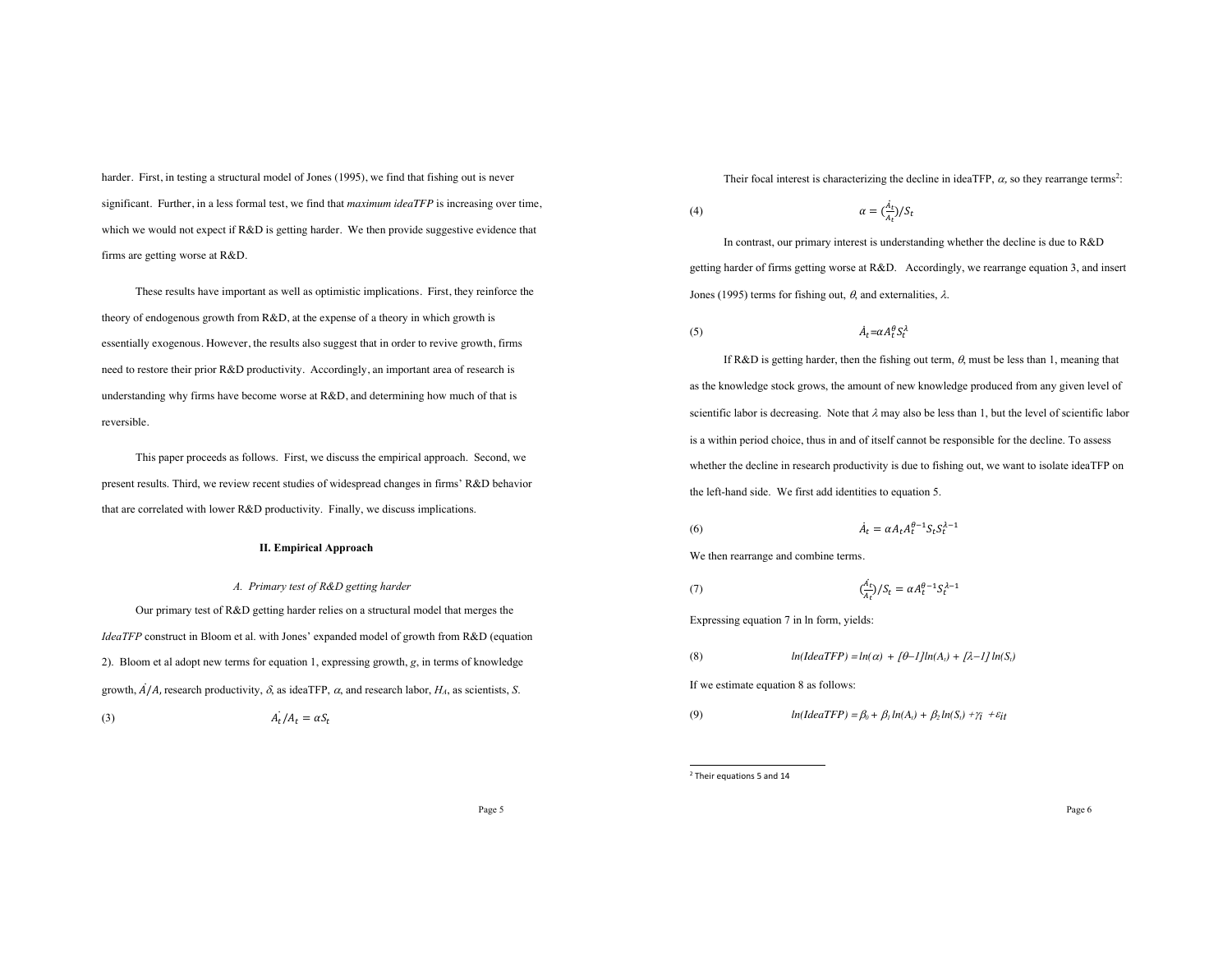Then  $\theta = \beta_l + l$ , and  $\lambda = \beta_2 + l$ .

To test equation 9, we form three alternative proxies for the knowledge stock, each based on the stock of knowledge within the technology classes of the firms' patents (appendix A). If the knowledge production function (equations 1 and 2) is subject to fishing out, we expect  $0 \le \beta_1 \le -1$ , but significantly less than 0, such that  $\theta$  is significantly less than 1. If the knowledge production function (equations 1 and 2) is subject to externalities, we expect  $0 \leq \beta$  $\leq$  -1, but significantly less than 0, such that  $\lambda$  is significantly less than 1. Our primary interest is in the fishing out effect, since it is required for R&D to be getting harder.

# *B. Test of Decline across the IdeaTFP distribution*

As a secondary test of whether R&D is getting harder, we estimate a time trend for "*maximum IdeaTFP*" over time—where *maximum IdeaTFP* in each year is the highest observed value of *IdeaTFP* across firms. The logic underpinning the test is that if R&D has gotten harder, this should be true for the entire distribution of firms' R&D productivity, not merely the mean. (10) *Maximum IdeaTFP*<sub>*it</sub>* =  $\beta_0 + \beta_1$  *year*<sub>t</sub> + $\gamma_i$  + $\varepsilon_{it}$ </sub>

If R&D is getting harder, we expect the coefficient on  $\beta_l$  to be negative and significant.

#### *C. Data and variables*

The data to conduct all tests come from three sources, COMPUSTAT North American Annual database, the U.S. patent dataset released by Kogan, Papanikolaou, Seru, and Stoffman (2017), and the data supplement to Bloom et al. To merge the datasets we follow Kogan et al (2017) and use the CRSP-COMPUSTAT link table in the CRSP/Compustat Merged Database (CCM). The data comprise all US-traded firms who conduct R&D over the period 1972 to 2016, subject to their having sufficient observations to form IdeaTFP (10 years forward).

### **III. Results**

## *A. Primary test of R&D getting harder*

Table 1 presents results for test of Equation 9. Looking first at externalities, results indicate the coefficient  $\beta_l$  on  $ln(R\&D)$  is negative and significant in all models. The coefficient values (-0.13 to -0.20) translate into values for  $\lambda$  of 0.80 to 0.87, which is on the high side of observed values for labor elasticities in other settings. This is likely due to the fact there is little capital employed in research. Nevertheless, the coefficient estimate is consistent with the view there are externalities in the knowledge production function.

Looking next at fishing out, results indicate that the coefficient,  $\beta_2$ , on the knowledge stock, is not significant when using either *Knowledge average* or *Knowledge\_citation* as the proxy. The 0 value for  $\beta_2$  translates into an estimated value for  $\lambda$  of 1.0, thus failing to provide support for fishing out. *Knowledge sum* appears to be a poor proxy, because the coefficient estimates of 0.019 and 0.039 imply values for  $\lambda$  greater than 1, or increasing returns to the knowledge stock. But even this proxy fails to provide support for fishing out. Thus, in our primary test we fail to find support for R&D getting harder

# [Insert Table 1 About Here]

#### *B. Test of Decline across the IdeaTFP distribution*

The observed decline in firms' *IdeaTFP* in Bloom et al pertains to the mean. If indeed R&D is getting harder, it should be evident across the entire distribution of firms' *IdeaTFP*. Accordingly, as a supplementary test, we examine the time trend in *maximum IdeaTFP*. (We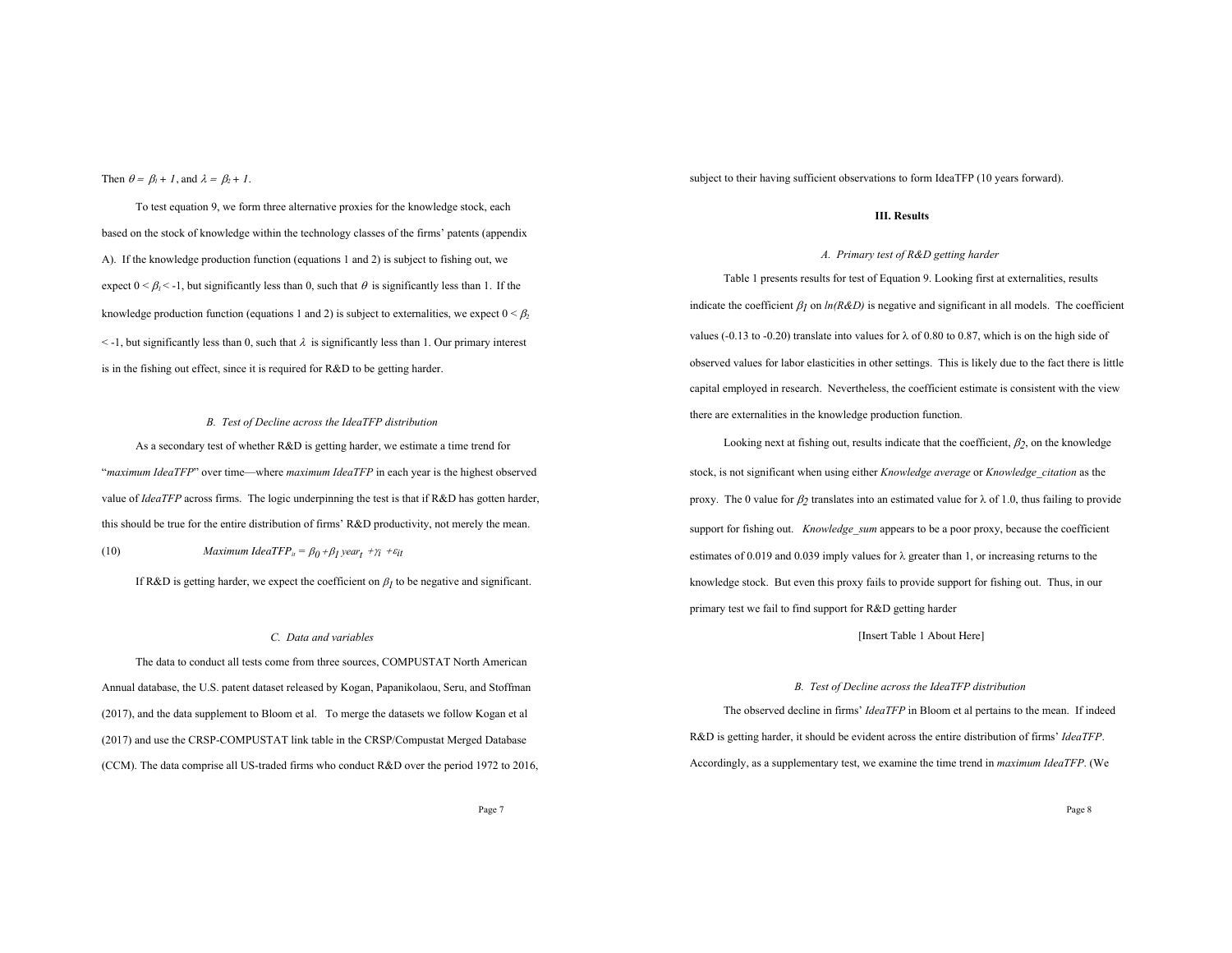#### ignore the minimum because it is bounded by 0) (Table 2)

#### [Insert Table 2 About Here]

Looking first at *maximum IdeaTFP* across the entire economy (Model 1), the coefficient on year is positive and significant, indicating that opportunity appears to be *increasing* over time. The coefficient at the sector level (Model 2) is also positive though imprecisely estimated. The coefficient estimates decrease as the industry definition is narrowed, and are significantly negative for 3 or 4 digit definitions of industry.

Thus, in this alternative test of whether R&D is getting harder, we see that while this appears to be true within narrow definitions of industry, it does not appear to be true across the economy. This in some sense reconciles the two explanations for the decline in R&D productivity—while R&D appears to get harder within domains (where Bloom et al conduct most of their tests), it does not appear to be getting harder overall. Rather, it seems that while opportunities within industries decline over time, as they do, companies respond by creating new industries with greater opportunity. Two common examples are the death of the typewriter and its replacement by personal computers, and the death of landlines and their replacement by cell phones. The maximum installed base of electronic typewriters in the U.S. was 10 million machines (in 1978). In contrast, personal computers, which replaced them, enjoy an installed base in the U.S. of 310 million machines. Similarly the maximum worldwide penetration of landlines peaked was  $19.4\%,$ <sup>3</sup> while cellphones have already been adopted by  $96\%$  of adults in advanced economies and 78% of adults in emerging economies.4

#### **IV. Have firms gotten worse at R&D?**

While the tests so far fail to support the view that R&D has gotten harder, they don't allow us to say anything about firms getting worse. We are unable to test that formally. However, we conduct one suggestive test, and then refer to existing literature for additional support.

The suggestive test examines the implicit implication from the *maximum IdeaTFP* regressions that firms may be remaining in industries too long. To test that implication, we model firms' *IdeaTFP* as a function of the age of their primary industry, where the age of an industry is the first year it appears in COMPUSTAT. This clearly understates industry age, because it takes time for new firms in a new industry to go public, or for existing public firms to shift their primary industry to a new one. Nevertheless, age in COMPUSTAT likely lags true age in a predictable fashion. Results for that test are presented in Table 3. The table indicates that firms' *IdeaTFP* is negatively and significantly associated with the age of their primary industry. This result suggests the decline in R&D productivity may be due in part to firms' failure to exit industries (or reduce R&D) when their technological opportunity is exhausted.

# [Insert Table 3 About Here]

More compelling evidence of how firms may have gotten worse at R&D comes from recent research on firms' R&D practices. That literature has identified at least three widespread changes in firm behavior that are correlated with lower R&D productivity: a trend toward decentralization of R&D (Argyres and Silverman 2004, Arora, Belenzon and Ruis 2011, Cummings 2018), a rise in R&D outsourcing (Knott 2016), and increased prevalence of CEOs being hired from outside the firm (Cummings and Knott 2018). We discuss each in turn.

<sup>3</sup> https://data.worldbank.org/indicator/IT.MLT.MAIN.P2?view=chart

<sup>4</sup> https://www.pewresearch.org/global/2019/02/05/smartphone-ownership-is-growing-rapidly-around-the-worldbut-not-always-equally/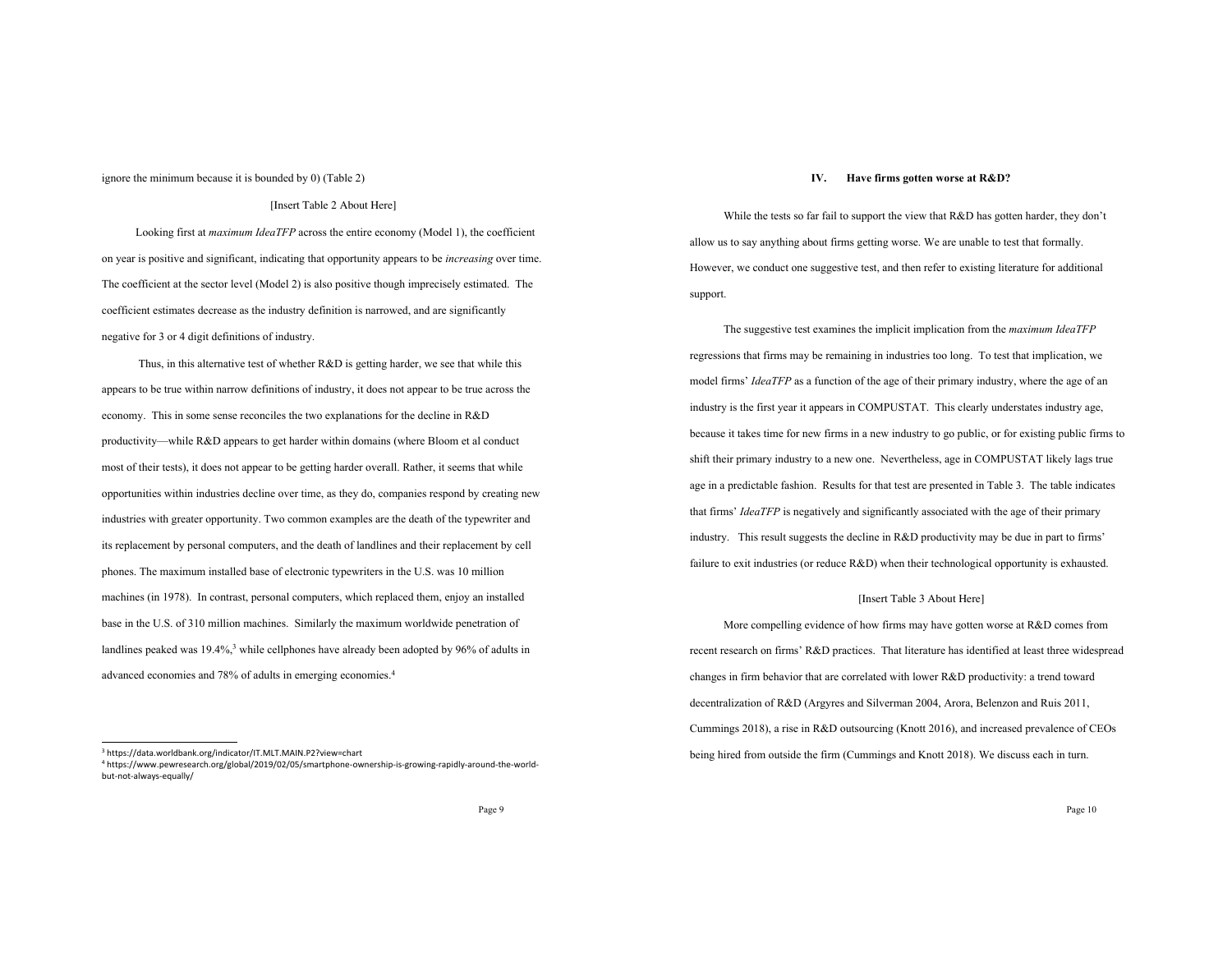*Decentralization*. Cummings (2018) documents a 34% decrease in the level of R&D centralization, which he operationalizes as the extent to which a firm's patents emerge from locations other than its dominant one. He finds that decentralization is associated with significantly lower patent intensity and RQ (the output elasticity of R&D (Knott 2008)). Other work obtains similar results for the impact of decentralization, but doesn't track the trend toward decentralization. Argyres and Silverman (2004) for example, show that decentralized R&D (measured via survey responses regarding the centralization of both the conduct of R&D and its funding decisions) is less broad (technical range of backward citations) and less impactful (number of forward citations). Similarly, Arora, Belenzon and Ruis (2011) using a centralization measure of whether patents are associated with the company name or that of a subsidiary, obtain results similar to those of Argyres and Silverman. Knott (2017) in correlations of RQ with the Argyres and Silverman's centralization measure as well as the Arora et al's centralization measure finds that firms with decentralized R&D have 40-60% lower RQ than firms with centralized R&D. The inferred mechanism is that decentralization leads to R&D which serves divisions rather than the entire firm, and therefore is less generative.

*Outsourced R&D*. Knott (2016) utilizes data from the National Science Foundation (NSF) Survey of Industrial Research and Development (SIRD), to document a 20-fold increase in the prevalence of "outsourced R&D" –R&D funded by the focal firm but performed by an outside firm. In addition, the paper finds that the output elasticity of outsourced R&D is zero, while the mean output elasticity of internal R&D is 0.13. These results suggest that firms' R&D productivity decreases linearly in the extent of outsourced R&D. While the paper doesn't isolate why outsourced  $R&D$  has zero elasticity, it offers a number of plausible explanations: 1) firms lose the spillovers from one project to the next (because the knowledge is being accumulated

outside), 2) relatedly funding firms lose the opportunity to redeploy the technology for other purposes if it fails in its initial purpose, and 3) because the R&D is performed outside, the funding firm lacks the expertise to implement its results, and so is less likely to derive economic benefit from it.

*Outside CEOs.* While not an R&D practice per se, Cummings and Knott (2018) document a 67% increase in the rate at which CEOs are hired from outside the firm. They speculate, then test, the hypothesis that R&D capability erodes under outside CEOs (because they lack expertise to direct R&D). They find that RQ decays with each year of an outside CEO's tenure. To support their conjecture this decay stems from lack of expertise, they find there is less decay in the presence of related expertise, e.g., if the CEO is from the same industry. In follow-on work, Kluppel and Cummings (2019) explore what outside CEOs do differently that might explain the decay. They find that rather than changing the technological direction of R&D (which they expected), outside CEOs seem to enter autopilot—not changing direction at all. Thus, the decay in RQ may reflect failure to recognize and/or respond to new opportunity.

Taken together this emerging research suggests that firms in aggregate have substantially changed the organization and conduct of their R&D, and that the newer forms of organization and conduct are associated with significantly lower R&D productivity. This research not only supports the view that firms have gotten worse at  $R&D$ , it identifies specific ways in which it has gotten worse, and points to things firms could do to restore their R&D productivity.

# **V. Discussion**

Romer's (1990) theory of growth from R&D generates a "scale effects" prediction that growth should increase in the level of scientific labor. However recent empirical evidence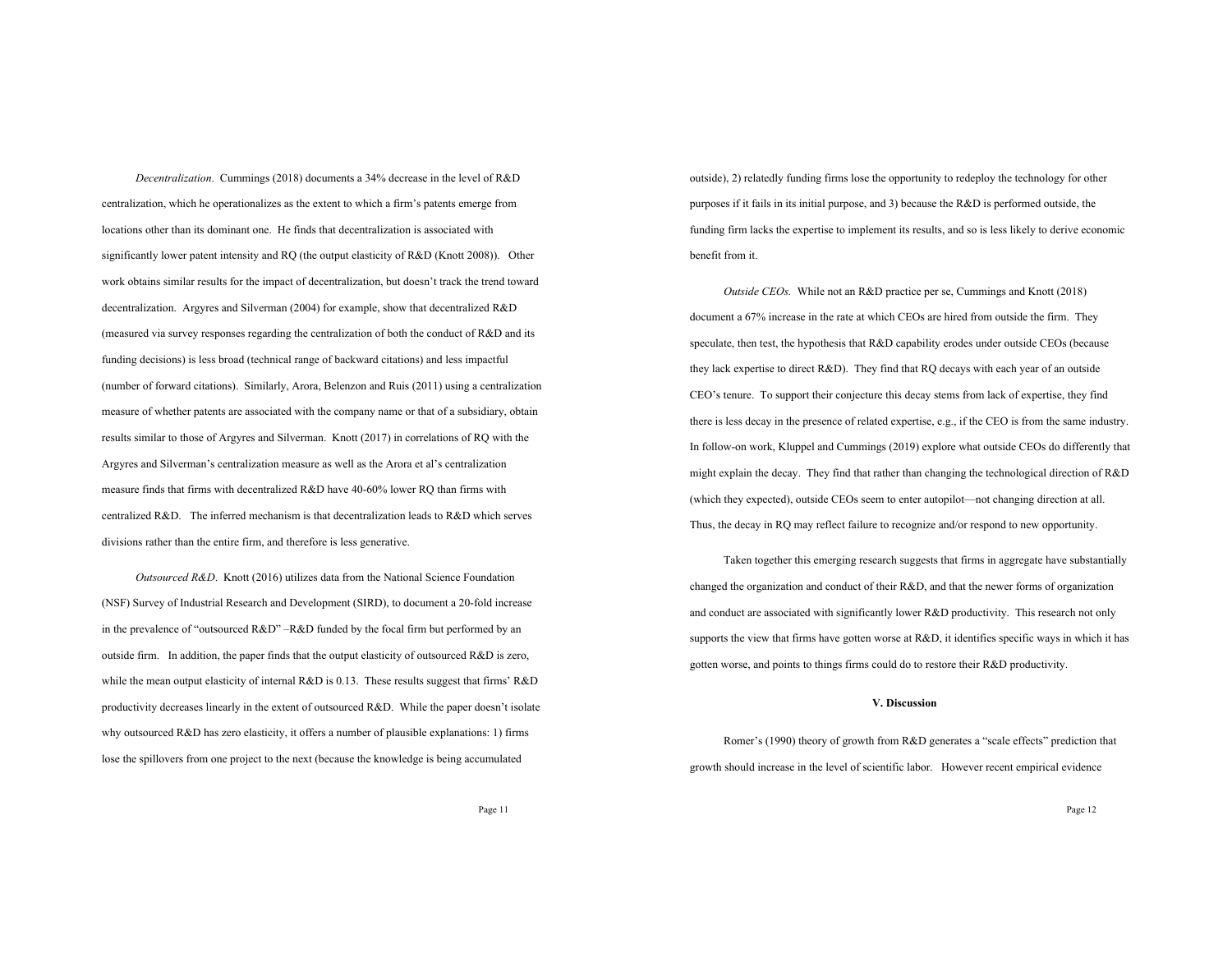conflicts with that: scientific labor has been increasing, while GDP growth has been declining. Thus the implied productivity from R&D has been declining.

The leading explanation for the decline is that R&D has gotten harder (Jones 1995, Gordon 2016). This implies both that growth from R&D is essentially exogenous and ultimately that growth from R&D will converge to zero. We proposed an alternative explanation for the decline that preserves expectations from endogenous growth—that firms are getting worse at R&D.

We tested a structural model of Jones theory that the decline in R&D productivity is due to fishing out and externalities. While we found support for externalities, we failed to find support for fishing out. In addition to this primary test, we conducted a supplementary test of R&D getting harder, by examining what happens to *maximum IdeaTFP* over time. We found that while *maximum IdeaTFP* decreased within industries over time (consistent with prior within-domain tests in Bloom et al), it increases over time when looking across the economy. This result suggests that as opportunities decay, firms create new industries with greater opportunity. This regeneration is consistent with stylized facts from a number of disciplines: logistic curves (sociology of science), technological trajectories (evolution economics), and S Curves (management practice), as well as with Schumpeter's (1942) creative destruction.

Finally, while we don't empirically test whether firms are getting worse at R&D, we first show that firms' IdeaTFP decreases in the age of their primary industry—suggesting that one behavior responsible for the decline in research productivity is failure to exit industries optimally. We then review recent empirical literature that identifies three widespread changes in firms' R&D organization and practices and links that to lower productivity: decentralizing R&D, outsourcing R&D, and hiring outside CEOs.

These results have important as well as optimistic implications. First, they reinforce endogenous theory, and accordingly the expectation of steady-state growth from R&D. However, the results also suggest to achieve that growth, firms need to restore their prior levels of R&D productivity. Accordingly, important areas of research are understanding why firms R&D productivity has declined, and determining how much of that is reversible.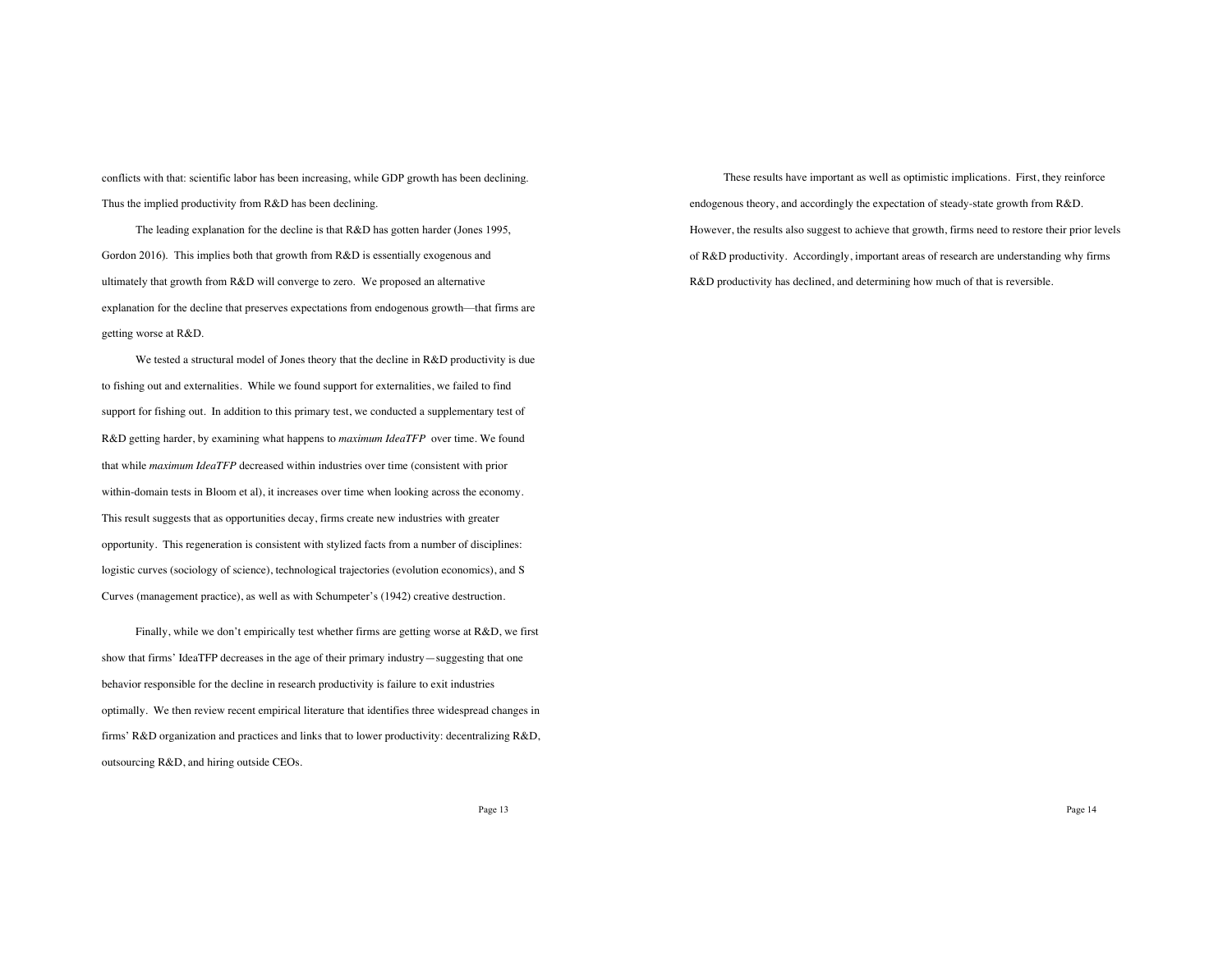### REFERENCES

Argyres, N. and B. Silverman (2004). R&D, organization structure, and the development of corporate technological knowledge, *Strategic Management Journal*, 25, (8-9): 929-958

Arora, A. S Belenzon and L. Rios (2011) *The Organization of R&D in American Corporations: The Determinants and Consequences of Decentralization*, NBER Working Paper No. 17013.

Bloom, N, C. Jones, J. Van Reenen and M. Webb (2020) *Are Ideas Getting Harder to Find? American Economic Review*, 110(4):1104-1144

Cumming, T (2018). Innovation Strategy and R&D Structure: Internal and External Contributors to R&D Structure, *Academy of Management Proceedings, 2018 (1)*

Cummings, T. and A.M. Knott (2018) "Outside CEOs and Innovation", *Strategic Management Journal* 39(8): 2095-2119.

Gordon, R (2017) *The Rise and Fall of American Growth: The U.S. Standard of Living since the Civil War*, Princeton University Press

Jones, C. (1995) "R&D-Based Models of Economic Growth", *Journal of Political Economy*, 103(4): 759-784

Kluppel, L. and T. Cummings (2019) "A New Direction or Lack of Direction? The Story of Innovation with Outsider CEOs" Working Paper

Knott, A.M. (2008) "R&D/Returns causality: Absorptive capacity or organizational IQ". *Management Science*, 54: 2054–2067

Knott, A.M. (2016) *The Record on R&D Outsourcing*, US Census Bureau Center for Economic Studies Paper No. CES-WP-16-19.

Knott, A.M., 2017, *How Innovation Really Works: Using the Trillion Dollar R&D Fix to Drive Growth*, McGraw-Hill.

Romer, P. (1990) "Endogenous Technological Change" *Journal of Political Economy* 98(5): S71-S102.

Schumpeter, J (1942) *Capitalism, Socialism and Democracy*. New York: Harper & Row.

# TABLE 1. Test of Jones' Theory (kept the 2019 table with my IdeaTFP)

|                                        | $\mathbf{1}$ | $\overline{2}$ | $\overline{\mathbf{3}}$ | 4            | 5            | 6            |
|----------------------------------------|--------------|----------------|-------------------------|--------------|--------------|--------------|
| Dependent Variable: IdeaTFP            |              |                |                         |              |              |              |
| ln(R&D)                                | $-0.1888***$ | $-0.1347***$   | $-0.1857***$            | $-0.1311***$ | $-0.2028***$ | $-0.1707***$ |
|                                        | $-0.0197$    | $-0.0064$      | $-0.0205$               | $-0.0063$    | $-0.0212$    | $-0.0108$    |
| ln(Knowledge_average)                  | $-0.0038$    | $-0.0111$      |                         |              |              |              |
|                                        | $-0.0063$    | $-0.0088$      |                         |              |              |              |
| ln(Knowledge_citation)                 |              |                | $-0.0105$               | $-0.0069$    |              |              |
|                                        |              |                | $-0.0069$               | $-0.011$     |              |              |
| ln(Knowledge_sum)                      |              |                |                         |              | $0.0188***$  | $0.0392***$  |
|                                        |              |                |                         |              | $-0.0036$    | $-0.0061$    |
| Constant                               | $0.8525***$  | $0.7392***$    | $0.8979***$             | $0.6845***$  | $0.6511***$  | $0.3139***$  |
|                                        | $-0.094$     | $-0.0707$      | $-0.0963$               | $-0.0869$    | $-0.0597$    | $-0.0363$    |
| Observations                           | 10455        | 10669          | 10162                   | 10383        | 10455        | 10669        |
| R-squared                              | 0.6979       | 0.2555         | 0.6996                  | 0.2512       | 0.6991       | 0.2651       |
| Firm FE                                | <b>YES</b>   | NO             | <b>YES</b>              | NO           | <b>YES</b>   | NO.          |
| Year FE                                | <b>YES</b>   | <b>YES</b>     | <b>YES</b>              | <b>YES</b>   | <b>YES</b>   | <b>YES</b>   |
|                                        |              |                |                         |              |              |              |
| Standard errors are in parenthesis     |              |                |                         |              |              |              |
| *** $p<0.01$ , ** $p<0.05$ , * $p<0.1$ |              |                |                         |              |              |              |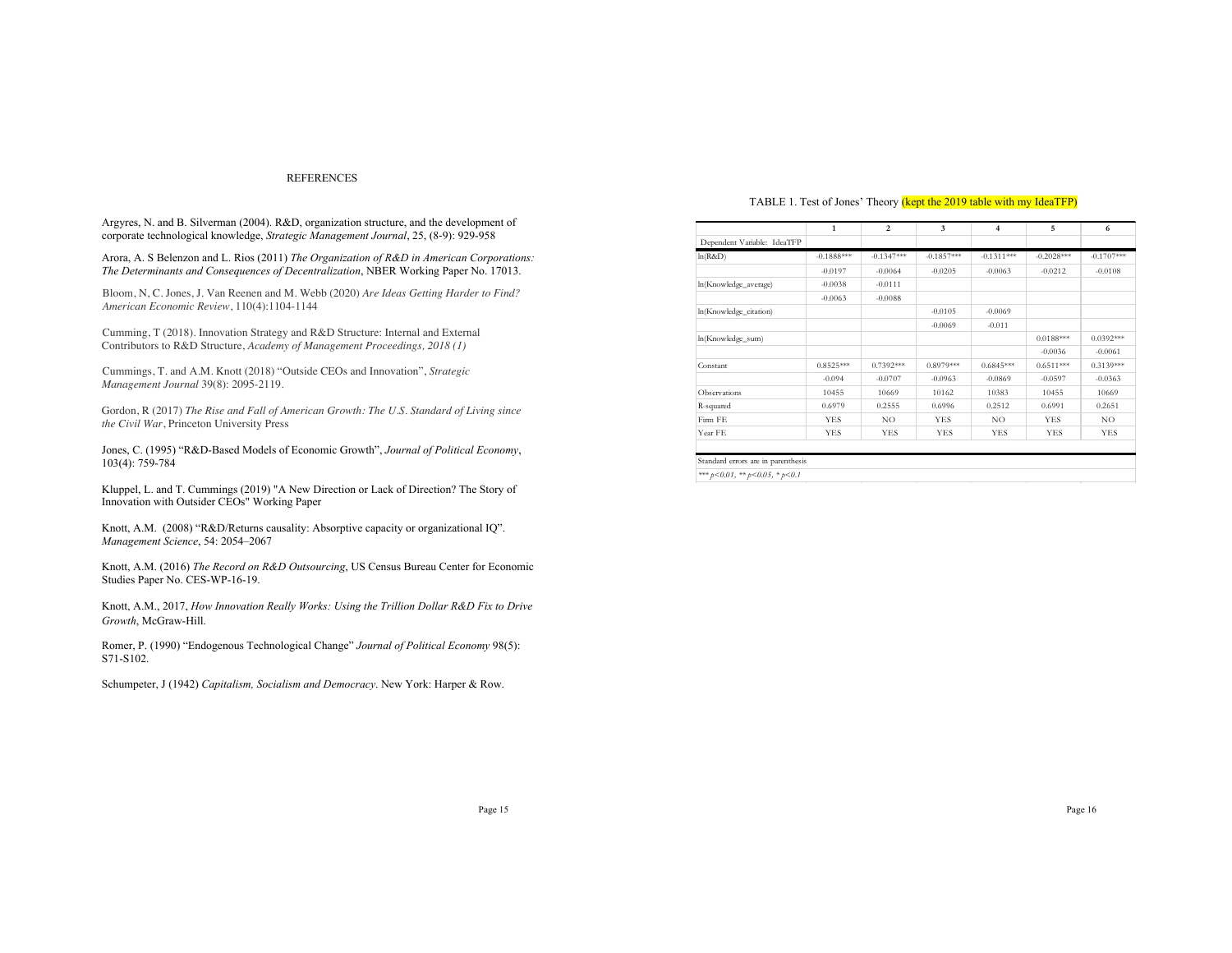# TABLE 2. Test Decline in Maximum IdeaTFP

|                                | 1          | $\overline{c}$ | 3           | $\overline{4}$ | 5           |
|--------------------------------|------------|----------------|-------------|----------------|-------------|
|                                | <b>OLS</b> | FE.            | FE.         | FE.            | <b>FE</b>   |
|                                |            |                |             |                |             |
| Dependent variable: maxIdeaTFP |            | 1 digit SIC    | 2 digit SIC | 3 digit SIC    | 4 digit SIC |
|                                |            |                |             |                |             |
| Year                           | 0.5682     | 0.0133         | $-0.0057$   | $-0.0182$      | $-0.0207$   |
|                                | 0.4350     | 0.0449         | 0.0305      | 0.0086         | 0.0064      |
|                                |            |                |             |                |             |
| Industry effects               |            | included       | included    | included       | included    |
|                                |            |                |             |                |             |
| Constant                       | 1111.8     | $-24.970$      | 12.036      | 36.766         | 41.601      |
|                                | 864.9      | 89.127         | 60.751      | 17.167         | 12.845      |
|                                |            |                |             |                |             |
| R-squared                      | 0.0538     |                |             |                |             |
| Adjusted R-squared             | 0.0223     |                |             |                |             |
| within                         |            | 0.0068         | 0.0018      | 0.0710         | 0.1092      |
| between                        |            | 0.1976         | 0.0800      | 0.0615         | 0.0265      |
| overall                        |            | 0.0060         | 0.0276      | 0.0406         | 0.0307      |
|                                |            |                |             |                |             |
|                                |            |                |             |                |             |
| observations                   | 32         | 59             | 218         | 606            | 795         |
| groups (sic)                   |            | 10             | 40          | 105            | 143         |

# TABLE 3. Impact of industry age on R&D productivity

|                                           | $\overline{c}$  |  |  |
|-------------------------------------------|-----------------|--|--|
|                                           | Firm FE         |  |  |
|                                           |                 |  |  |
| Dependent variable                        | <b>Idea TFP</b> |  |  |
|                                           |                 |  |  |
| Industry age (4 digit sic)                | $-0.0179$       |  |  |
|                                           | 0.0021          |  |  |
|                                           |                 |  |  |
| Constant                                  | 0.6376          |  |  |
|                                           | 0.0366          |  |  |
| R-squared                                 |                 |  |  |
| within                                    | 0.0113          |  |  |
| hetween                                   | 0.0055          |  |  |
| overall                                   | 0.0068          |  |  |
|                                           |                 |  |  |
| observations                              | 14157           |  |  |
| groups (sic)                              | 1498            |  |  |
| robust standard errors clustered by firms |                 |  |  |